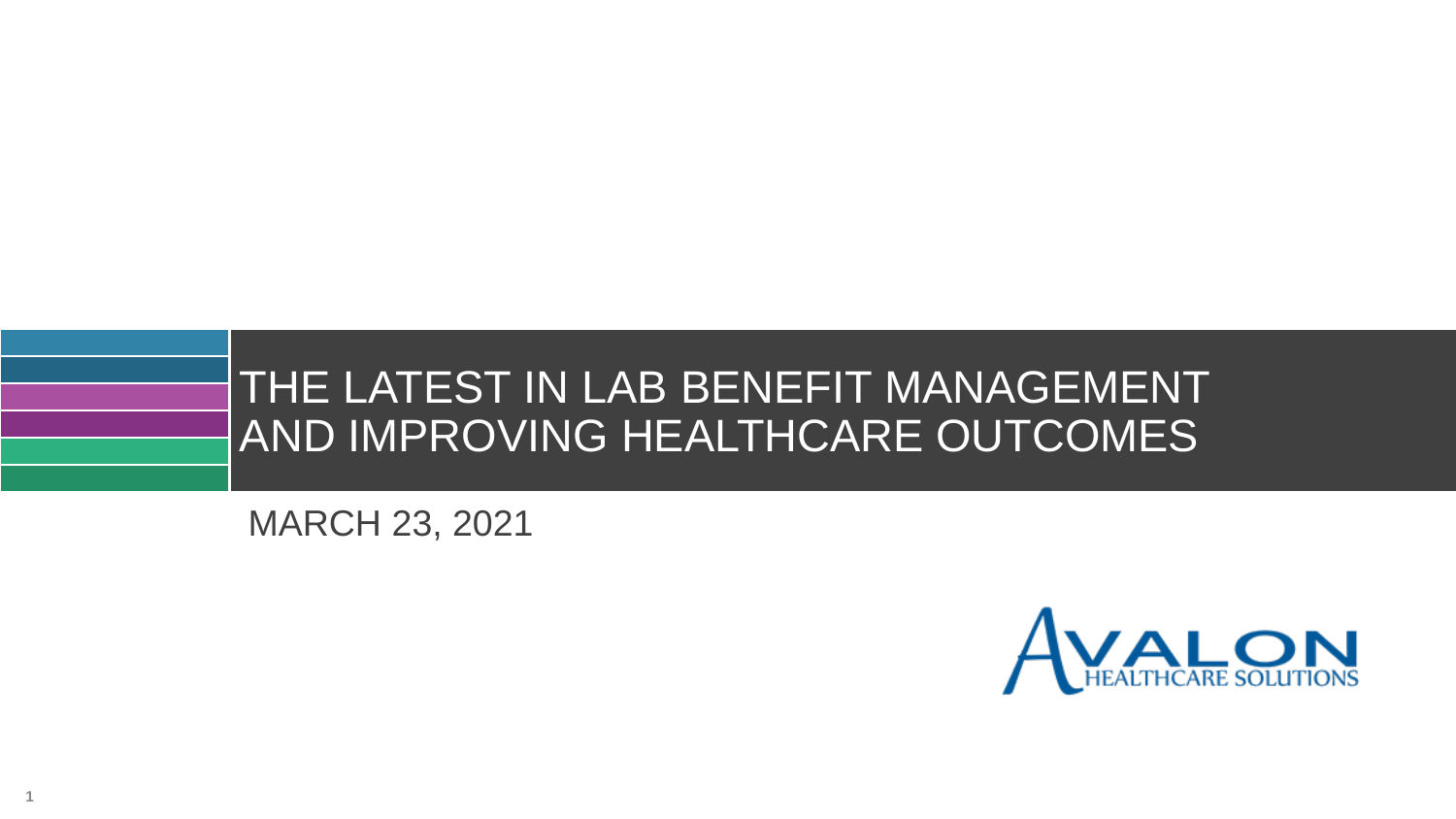

# OVERVIEW & LAB UPDATE

**Barry Davis, Chief Growth Officer, Avalon** 

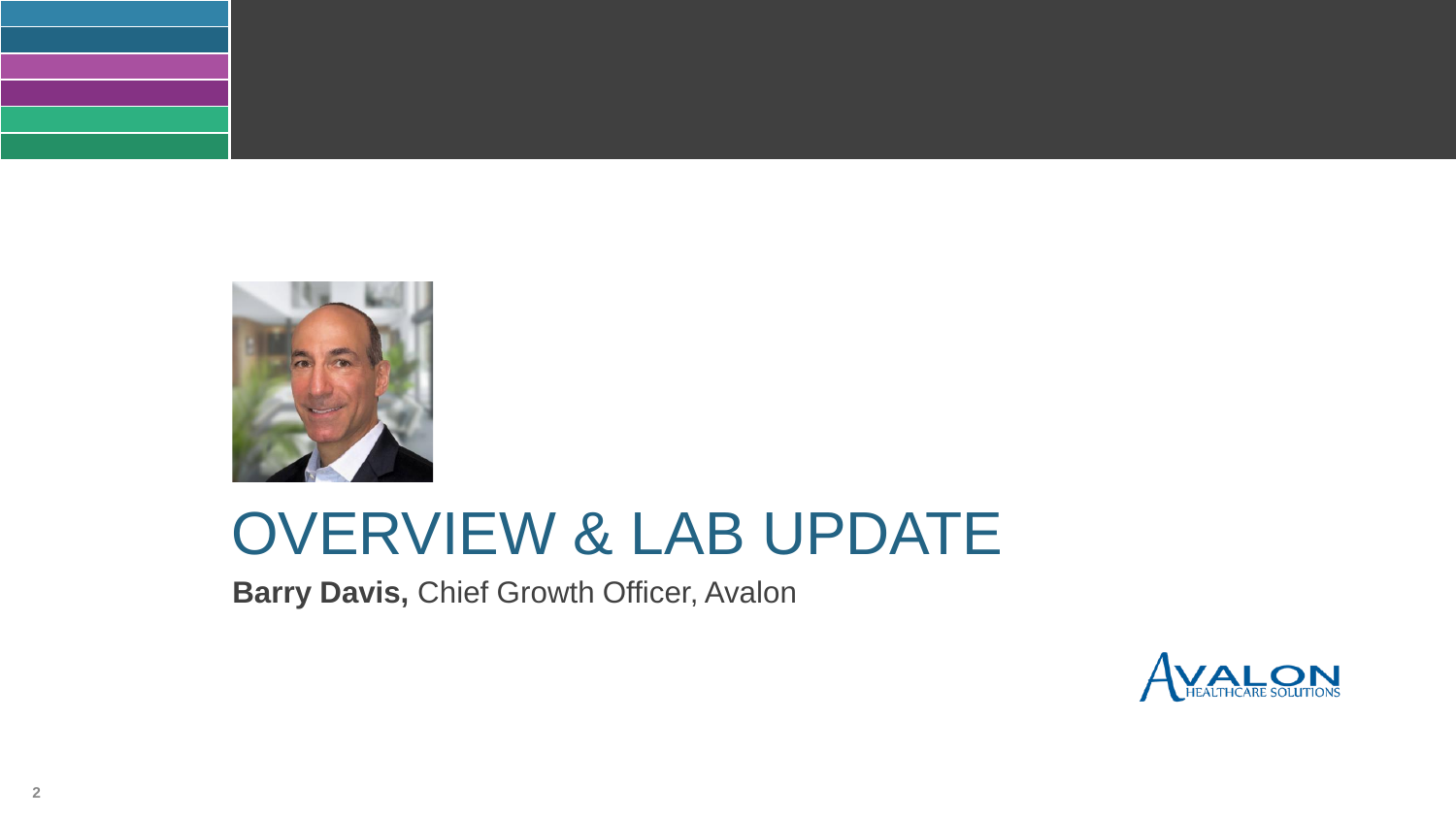# OUR LATEST BRIEF IS ON THE AVALON WEBSITE



VISIT: [www.avalonhcs.com](https://avalonhcs.com/) and click on the blue bar labeled "Get the Latest COVID..."

**If you would like to be added to our newsletter distribution, please contact:**

Clients Contact: **Kerri Fritsch** 813-751-3832 Kerri.Fritsch@Avalonhcs.com

Prospects Contact: **Barry Davis** 201-218-3425 Barry.Davis@Avalonhcs.com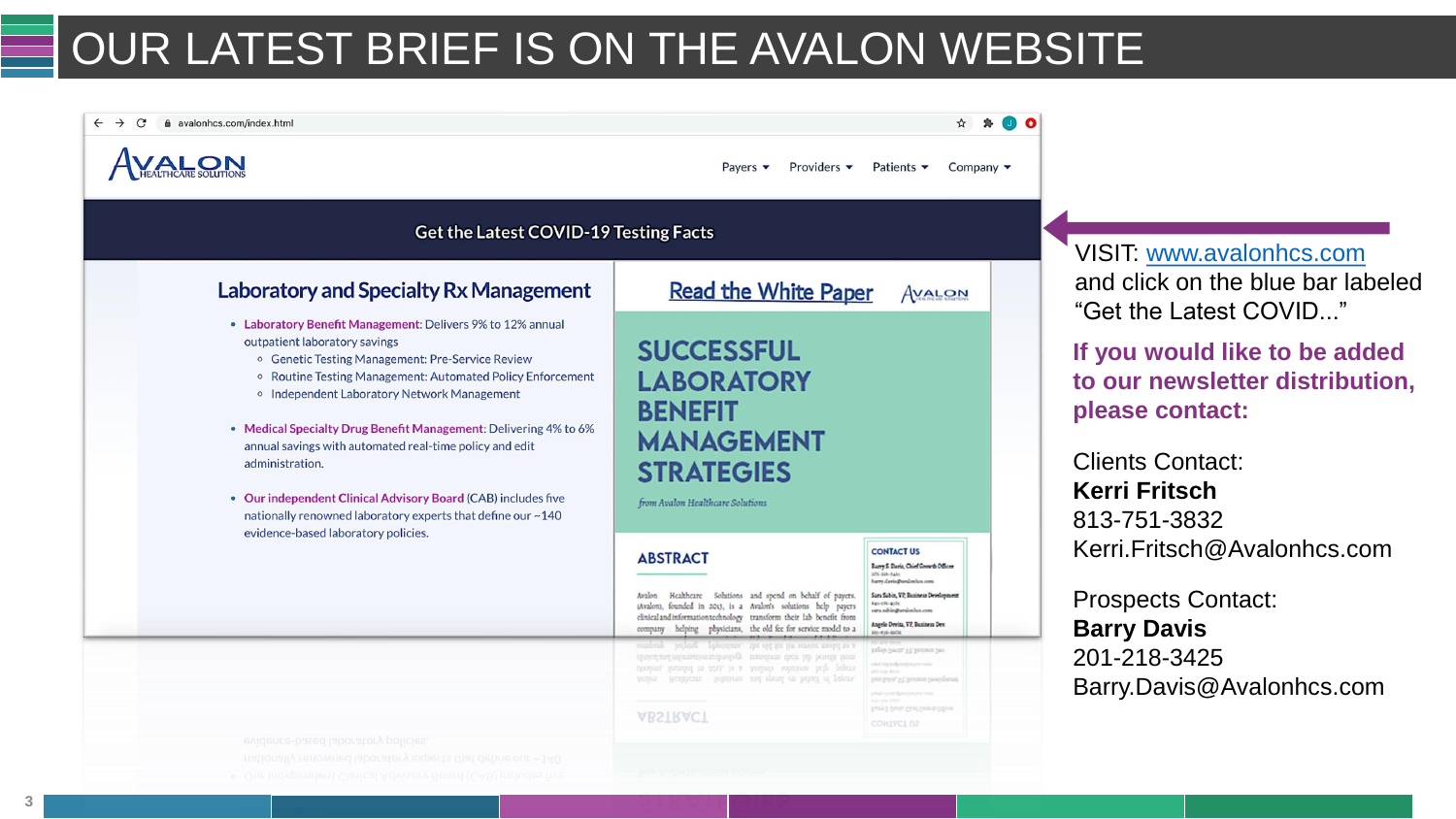# BEFORE WE START

This meeting is being recorded

We will be **MUTING Everyone** except the presenter to make sure the AUDIO is clean and clear



**Q&A** will be done by using the **"Questions" feature**  at the bottom of your screen (Please identify your full name when asking a question)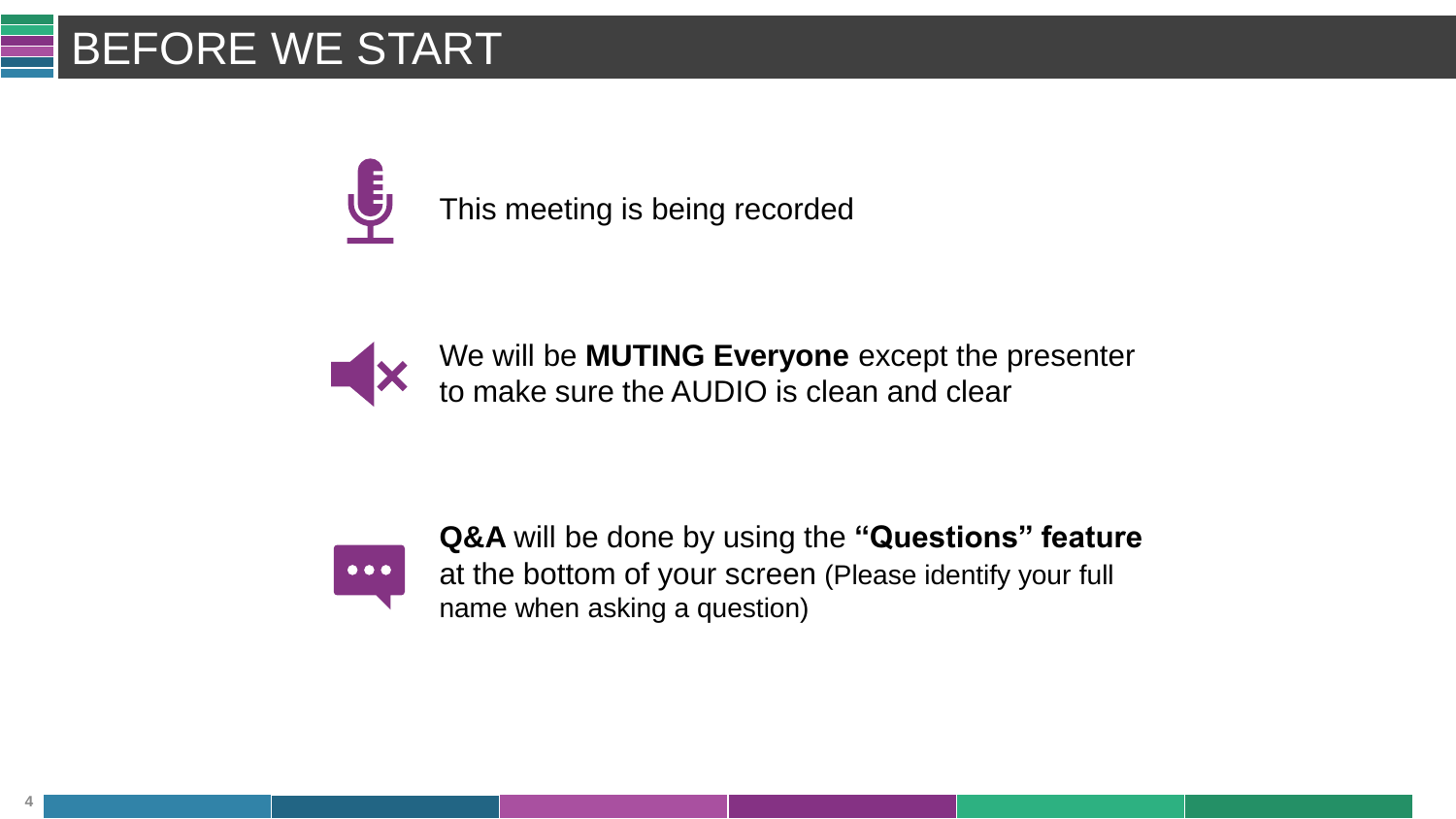# **AGENDA**

### **INTRODUCTIONS AND OVERVIEW**

**Barry Davis, Chief Growth Officer, Avalon** 

### **LAB UPDATE**

**Barry Davis, Chief Growth Officer, Avalon** 

# **FIRESIDE CHAT:**

#### **THE LATEST IN LAB BENEFIT MANAGEMENT AND IMPROVING HEALTHCARE OUTCOMES**

**Julie Barnes,** Principal, Maverick Health Policy **Bill Kerr,** MD, CEO, Avalon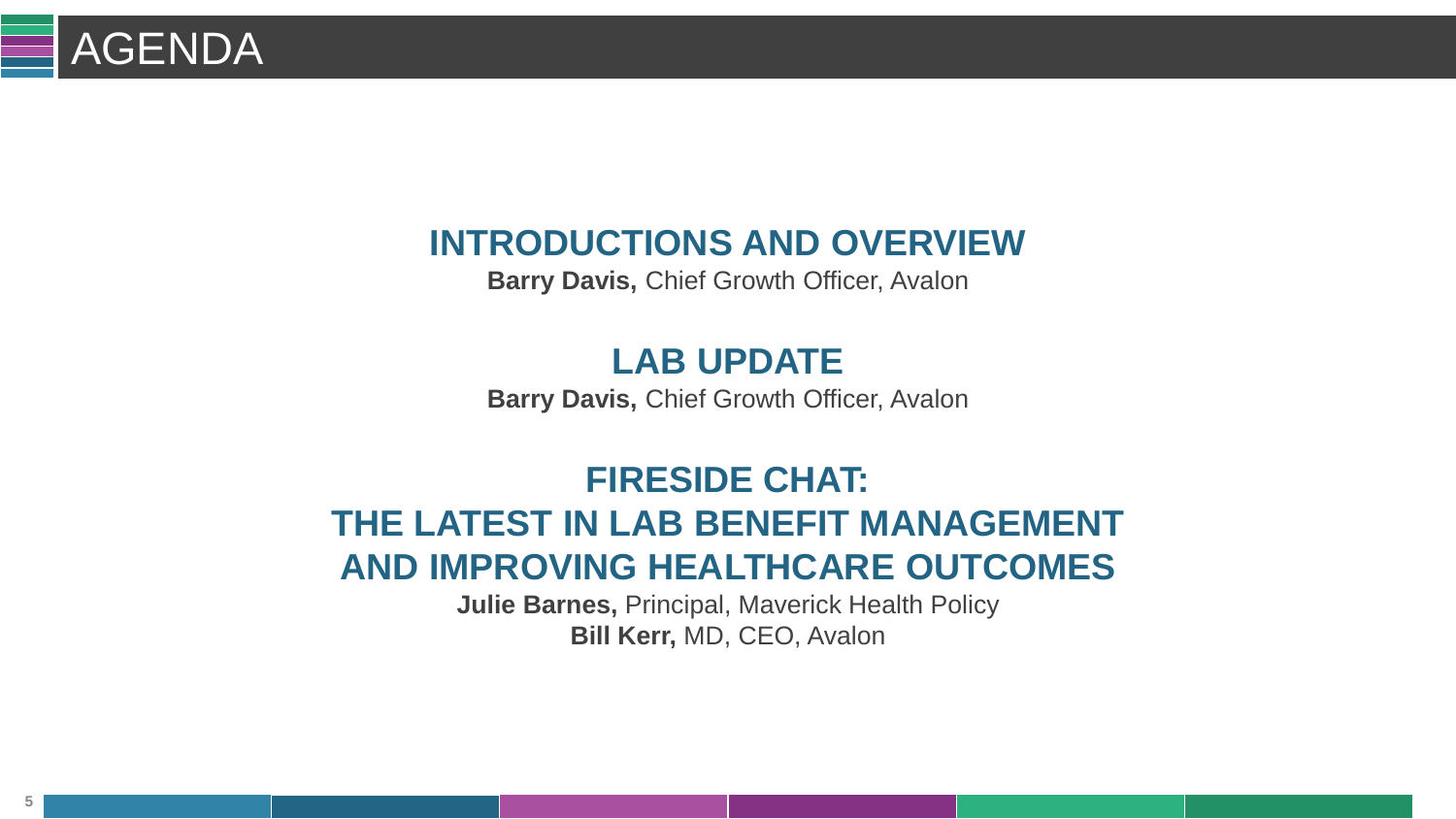# AVALON NETWORK COVID-19 CAPABLE LABS

| Lab                                 | <b>RT-PCR Y/N</b> | <b>Multiple Platforms Capacity (per day)</b> |         | <b>TAT</b> |
|-------------------------------------|-------------------|----------------------------------------------|---------|------------|
| LabCorp                             | Y                 | Y                                            | 275,000 | $1-2$ days |
| Quest                               | Y                 | Y                                            | 260,000 | 1-2 days   |
| Aegis                               | Y                 | Y                                            | 110,000 | $1-2$ days |
| <b>BioReference</b>                 | Y                 | Y                                            | 100,000 | 1 day      |
| <b>Premier Medical Lab</b>          | Y                 | Y                                            | 100,000 | 1-2 days   |
| <b>Eurofins-Diatherix</b>           | Y                 | $\mathsf{N}$                                 | 60,000  | $1-3$ days |
| <b>Mako Medical Lab</b>             | Y                 | Y                                            | 50,000  | 1-2 days   |
| <b>GenetWorx</b>                    | Y                 | Y                                            | 40,000  | 2 days     |
| AIT (American Institute of Tox)     | Y                 | Y                                            | 20,000  | 1-2 days   |
| <b>PathGroup</b>                    | Y                 | Y                                            | 20,000  | 1-2 days   |
| Sonic-CPL                           | Y                 | Y                                            | 20,000  | $1-3$ days |
| <b>Genesis DX (DNA Analytical)</b>  | Y                 | Y                                            | 16,000  | 1-2 days   |
| <b>MDL(Medical Diagnostic Lab)</b>  | Y                 | N                                            | 12,000  | $1-3$ days |
| <b>AccuReference</b>                | Y                 | N                                            | 10,000  | 2 days     |
| <b>LabTech</b>                      | Y                 | Y                                            | 10,000  | 2 days     |
| <b>Inform Diagnostics</b>           | Y                 | $\mathsf{N}$                                 | 5,000   | 1-2 days   |
| Luxor                               | Y                 | Y                                            | 5,000   | 1 day      |
| <b>Neogenomics</b>                  | Y                 | Y                                            | 5,000   | 1-4 days   |
| <b>Transplant Genomics</b>          | Y                 | $\mathsf{N}$                                 | 5,000   | 1-2 days   |
| <b>Precision Genetics</b>           | Y                 | $\mathsf{N}$                                 | 4,000   | 1-2 days   |
| <b>BAKO</b>                         | Y                 | N                                            | 2,500   | 1-2 days   |
| <b>Radeas</b>                       | Y                 | Y                                            | 2,400   | 1-2 days   |
| <b>NephronPharm</b>                 | Y                 | Y                                            | 1,500   | 2-3 days   |
| <b>Wake Medical Lab Consultants</b> | Y                 | Y                                            | 1,500   | 1 day      |
| <b>Andor Labs</b>                   | Y                 | N                                            | 500     | 1-2 days   |
| <b>SMA</b>                          | Y                 | Y                                            | 500     | 1-2 days   |

- Capacity at over 1.1M tests per day
- Turnaround time remains at 2 days or less

#### **OTHER LAB INDUSTRY INTEL**

- LabCorp website reports that their COVID-19 PCR assay is certified to detect the following COVID-19 variants:
	- B.1.1.7
	- B.1.351
	- P.1
	- B.1.526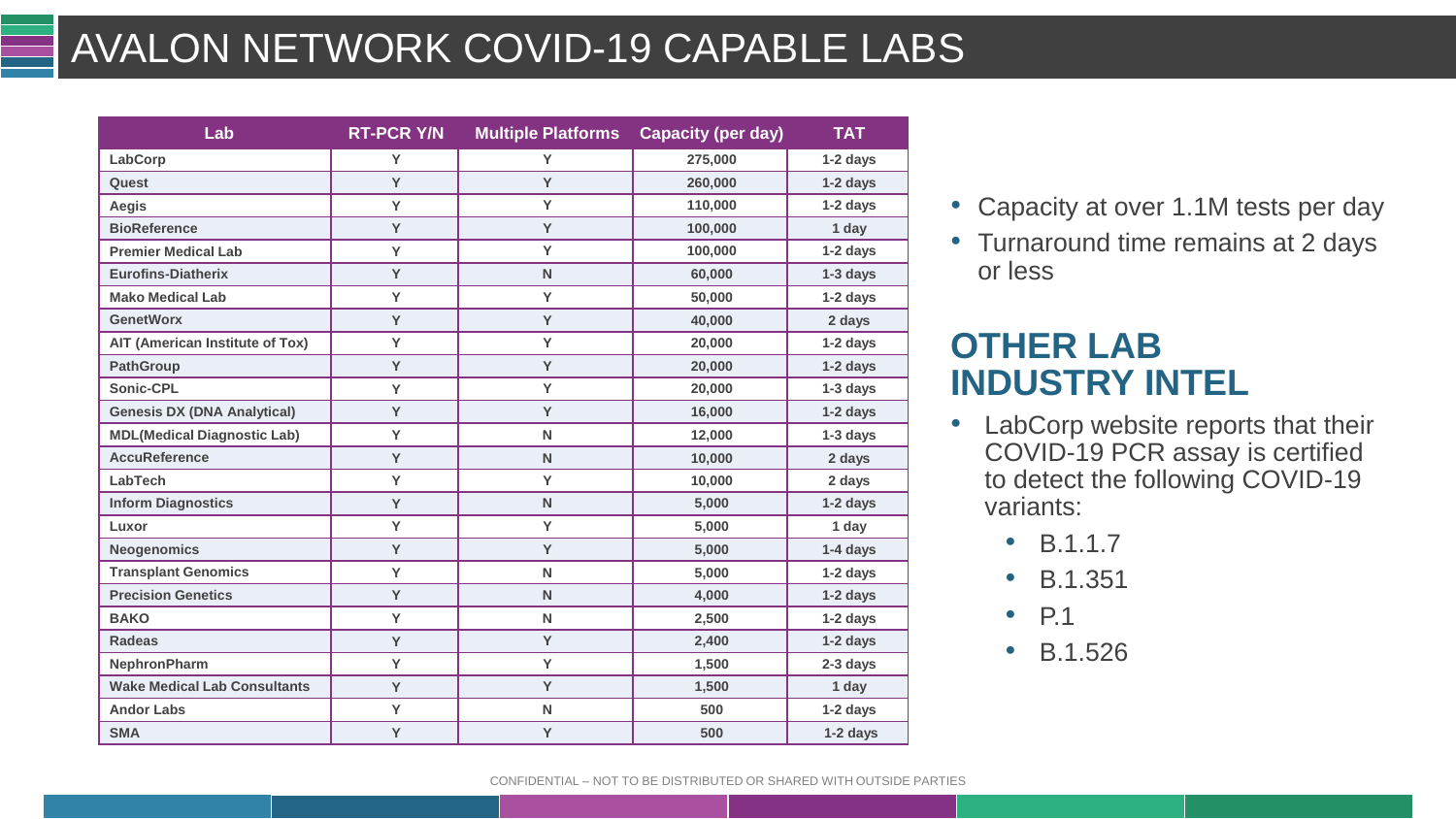# FIRESIDE CHAT: The Latest in Lab Benefit Management and Improving Healthcare Outcomes





**Bill Kerr, MD, CEO, Avalon Julie Barnes, Principal, Maverick Health Policy** 

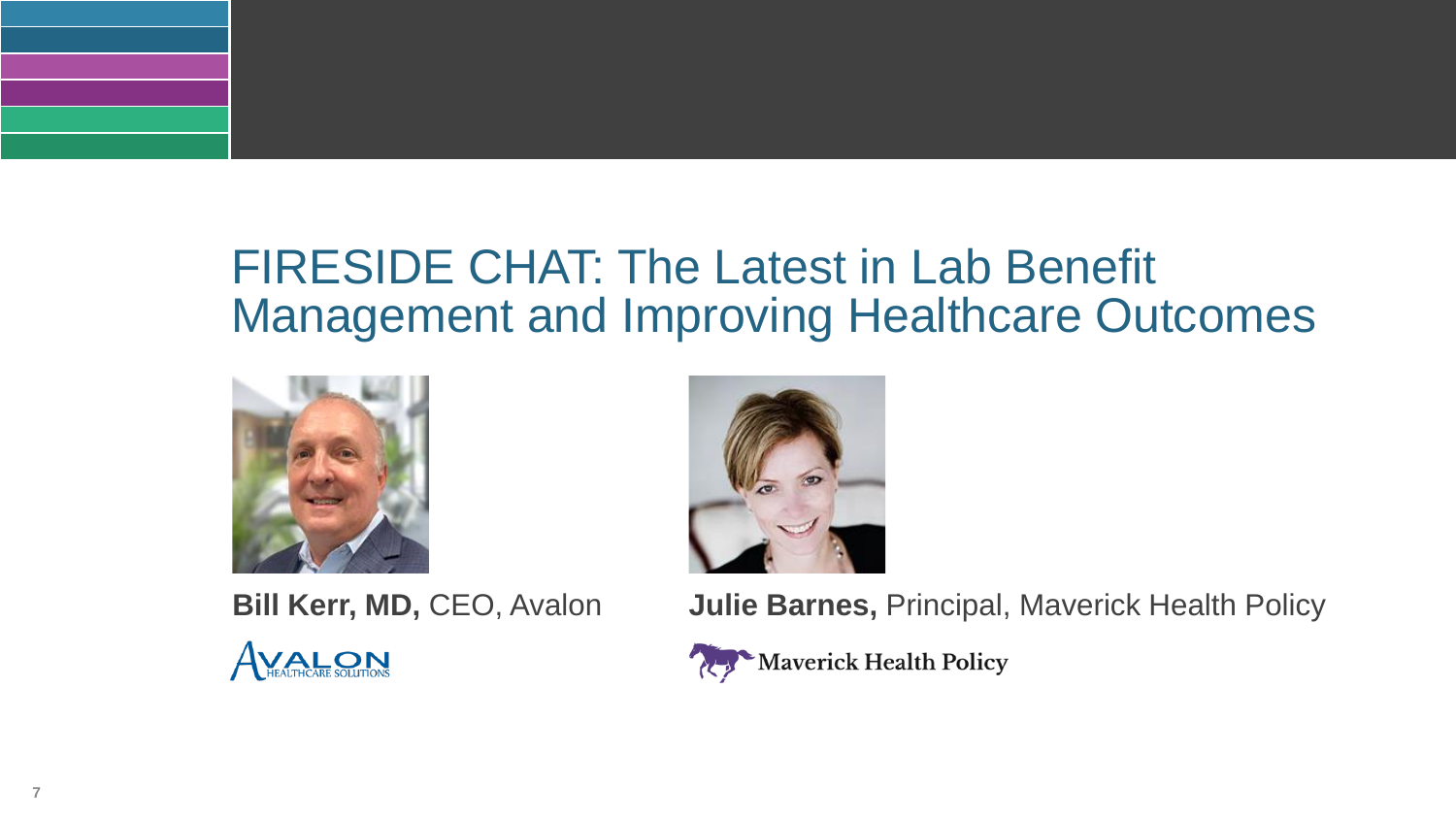

**Lab Testing Update**

**Federal Policy Priorities**

**Health Care System Modernization**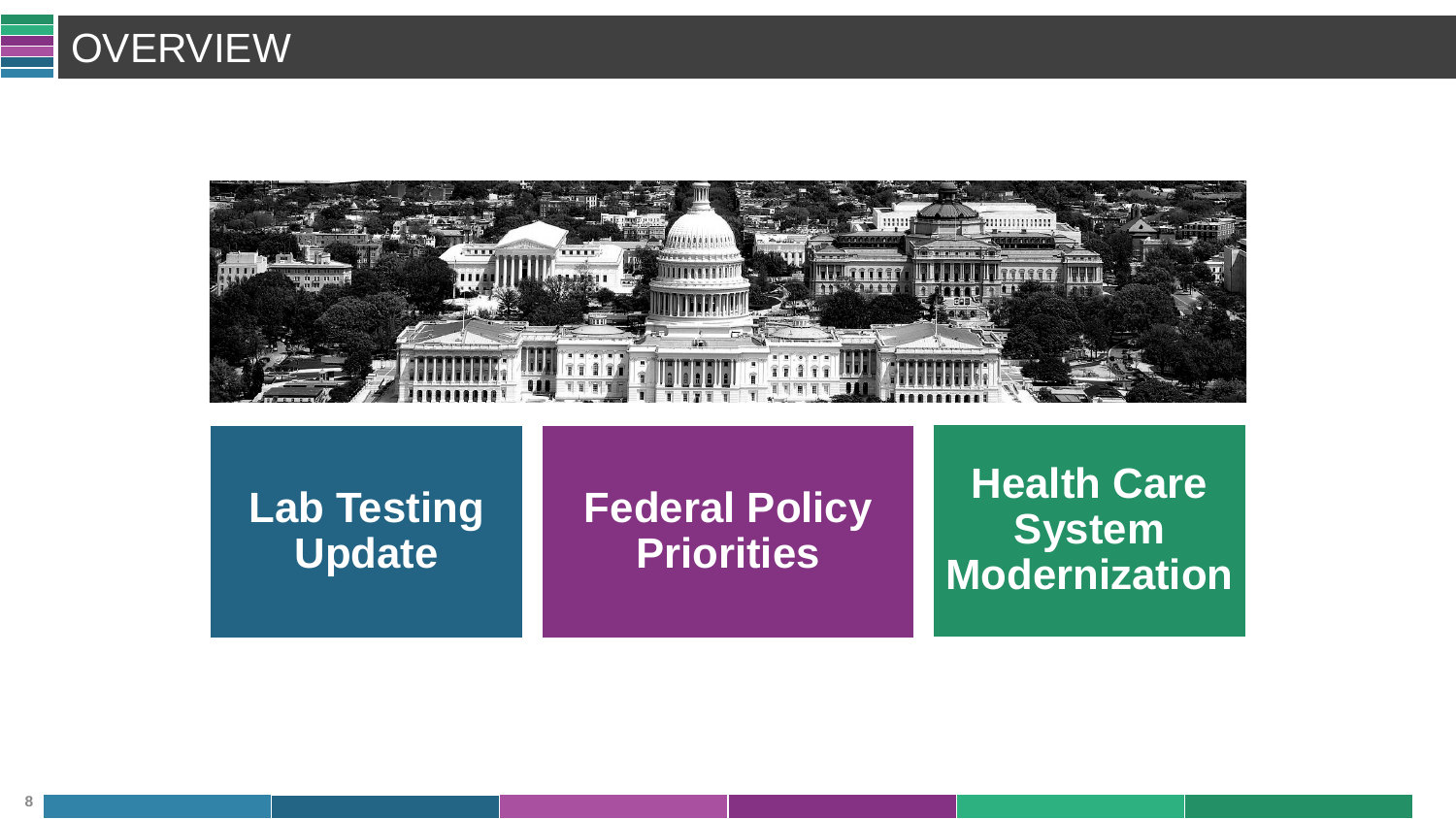## COVID-19 LAB TESTING UPDATE



- CDC School Screening
- At-Home Lab Tests
- Next Generation Sequencing Test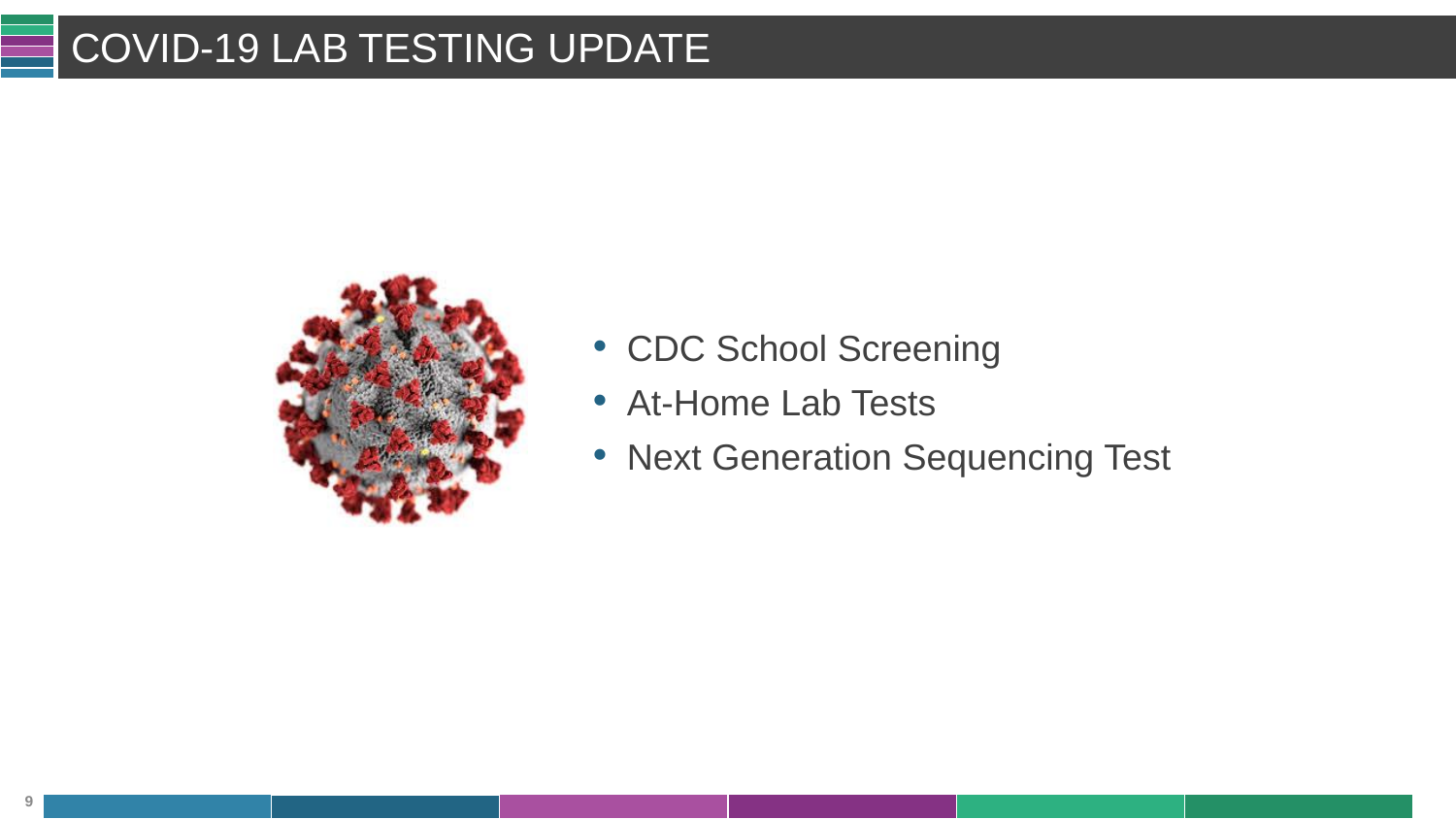### LAB TEST REIMBURSEMENT



- Public
- Private
- Future Issues (Telehealth, Transparency, Surprise Billing)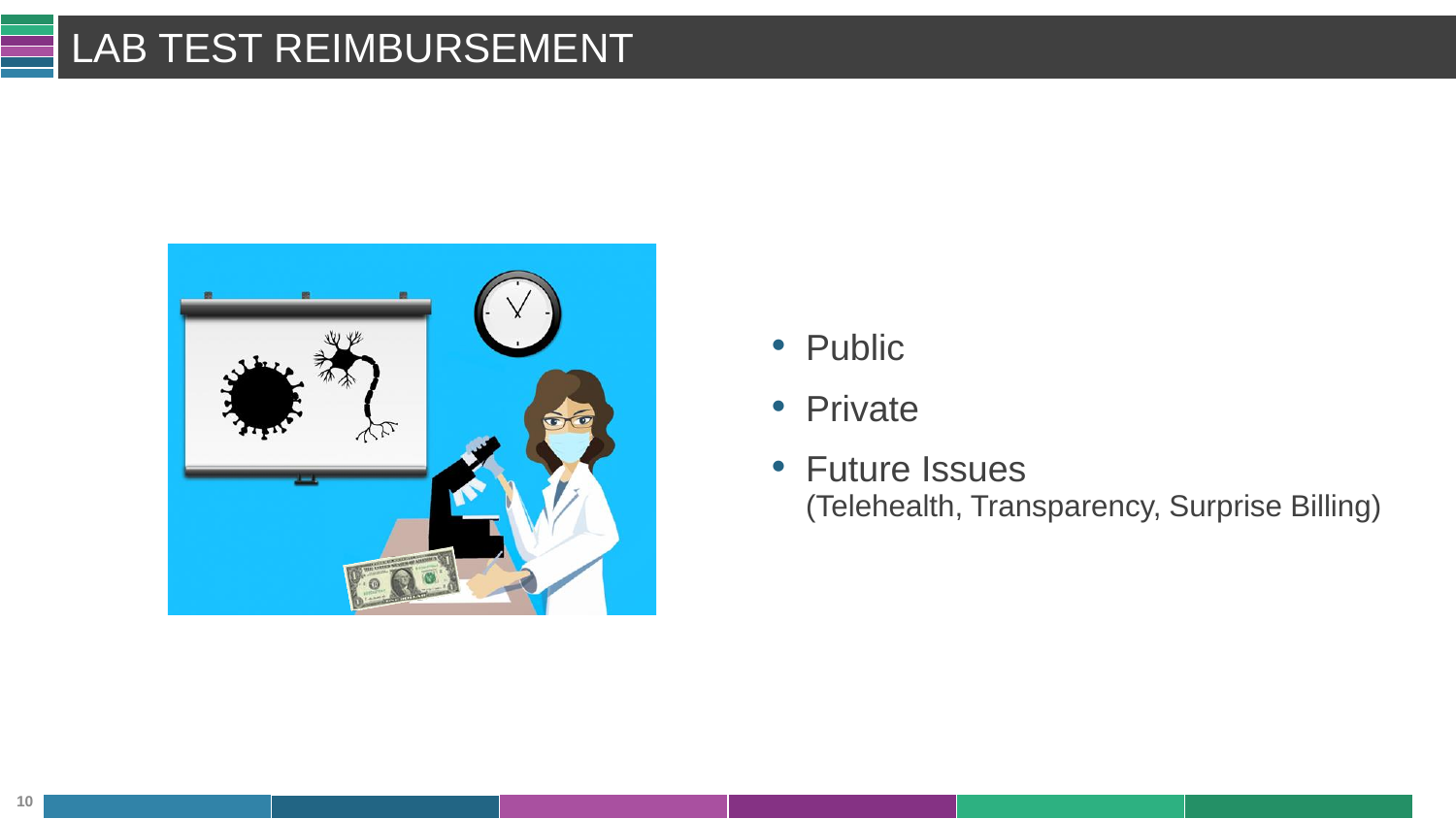## FEDERAL POLICY PRIORITIES



### **BIDEN ADMINISTRATION**

- COVID-19, Then Other Rules
- Leadership Team
- Equity



### **CONGRESS**

- Health Care Costs
- Telehealth
- 21st Century Cures 2.0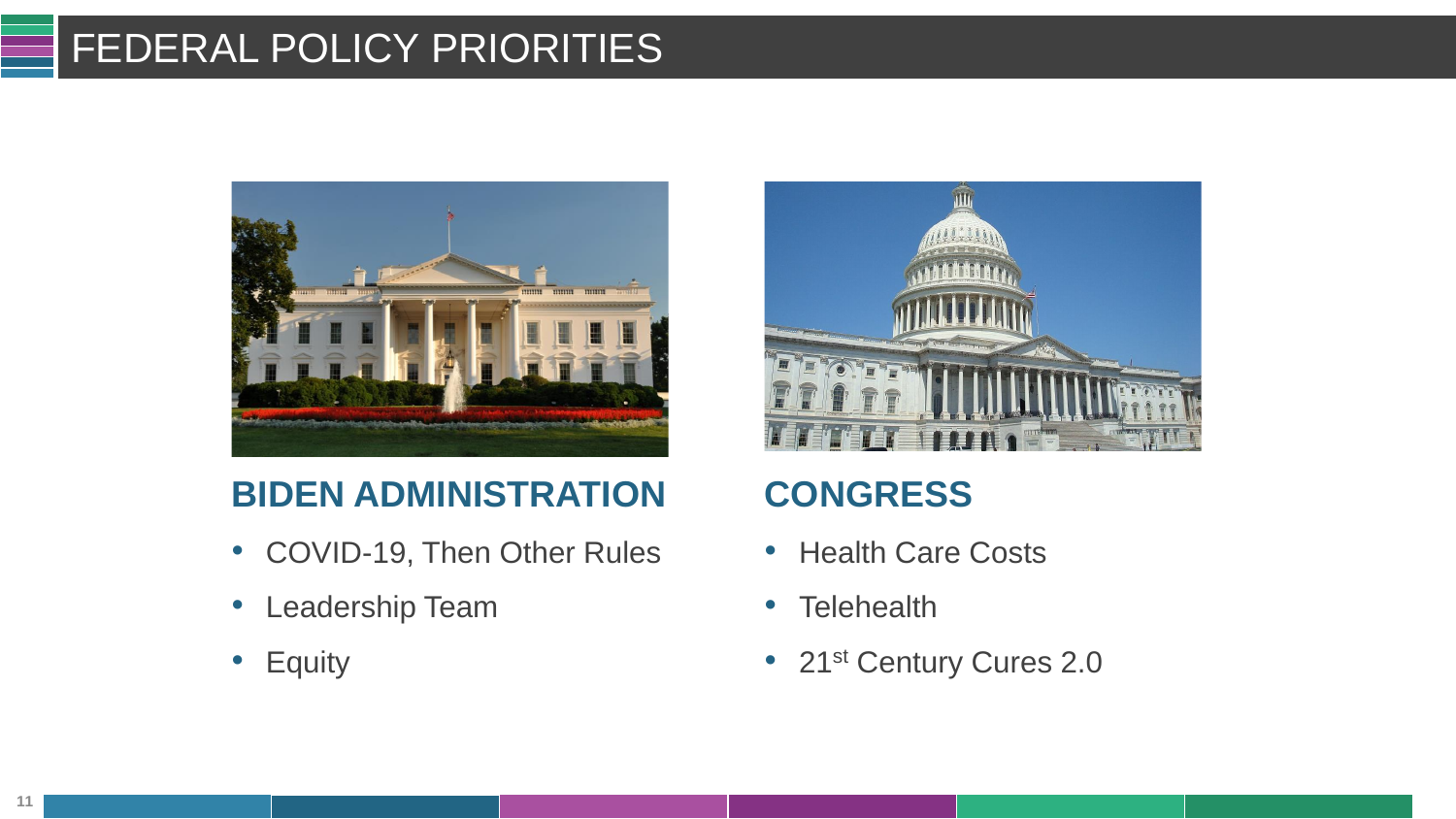### HEALTH CARE MODERNIZATION



### **VALUE-BASED CARE**

- Lesson From Pandemic
- Non-medical Factors
- Price Transparency
- Health IT Changes
	- Information Blocking
	- Interoperability
	- Prior Authorization
	- Digital Quality Measures